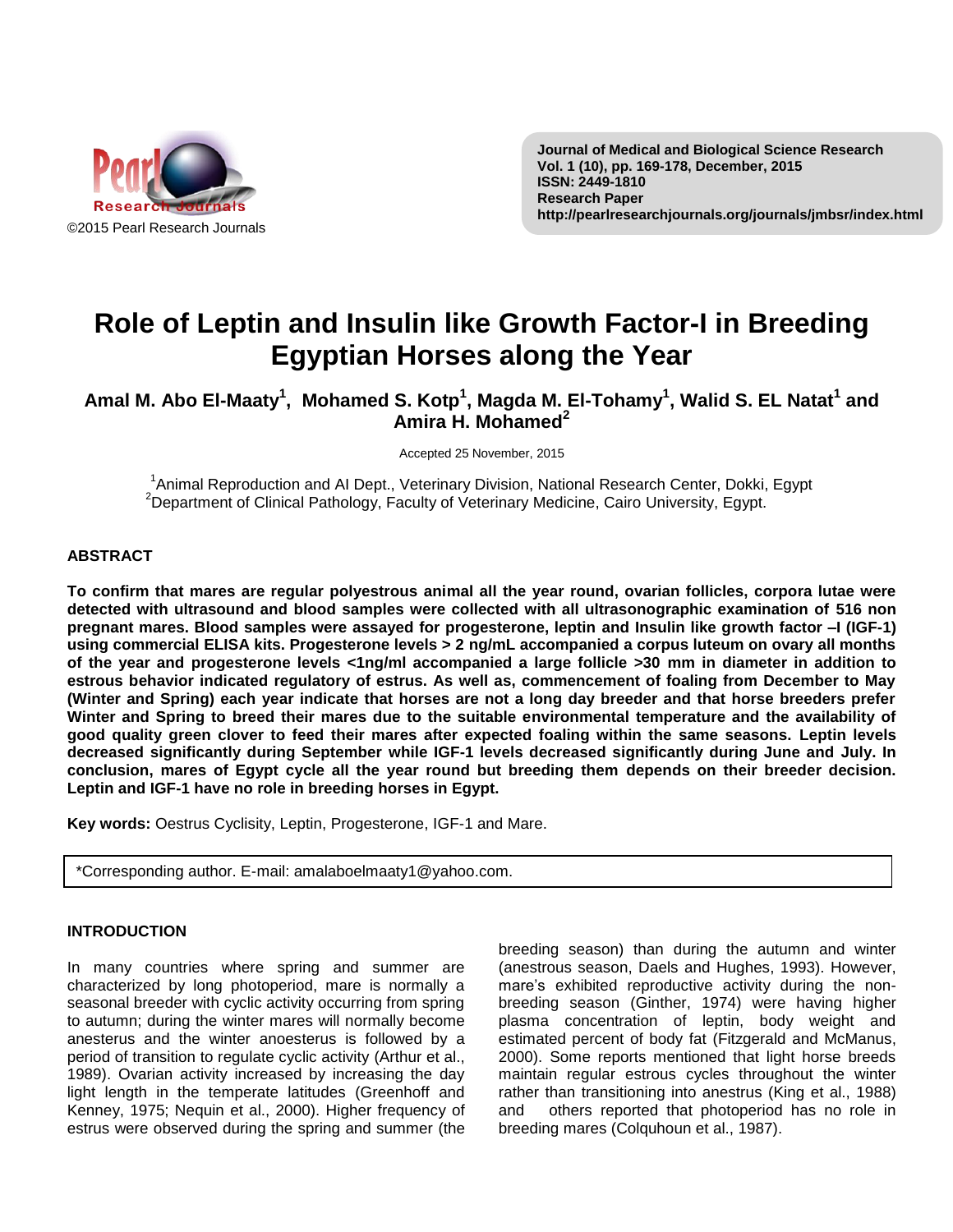Previous reports of Egypt observed that, native Egyptian mares including Arabians, estrus occurs in mares all round the year with less frequency during the summer and autumn than the winter and spring (El-Wishy et al., 1990; Abu-Atiah, 1997). Several studies suggest that leptin modulates both reproductive and immune functions (Drazen et al., 2000, 2001).

In Lusitano mares, increased leptin concentrations might be involved in the stimulation of the hypothalamus– pituitary–gonad function during long days. Increased concentrations of this hormone in circulation might be associated with the restart or maintenance of ovarian cyclisty (Ferreira-Dias et al., 2005). Response of the ovaries to endocrine stimuli during the anovulatory season is affected not only by circulating concentrations of trophic hormones but also by locally produced growth factors (oestradiol, IGF-1, IGFBPs and VEGF) that are putative modulators of follicular responses to gonadotropins (Donadeu and Watson, 2007). Within our locality, reports concerning seasonal breeding of mares are controversy but does native Arabian horses or imported breeds from colder countries with marked seasonal difference in photoperiod, inhabited for several years in Egypt, exhibit seasonal breeding pattern, this what this study will explore.

Therefore, this study aimed to determine ovarian cyclisity all the year by monitoring estrus behavior, scanning ovaries by ultrasound to monitor ovulating follicle and/or developing corpora lutae and measuring progesterone in non pregnant mares and foal crop during one year in pure Arabian and imported European breeds and to distinguish the role of leptin, and IGF-1 in breeding mares.

# **MATERIALS AND METHODS**

#### **Animals**

Brood mares (4 to 15 years old, n=516) belonged to El Basaten horse club, Police Academy horse stud (Cairo, Ministry of Interior), Al Zahraa Pure Arabian Horse Stud, Private Arabian horse studs and Imported European Horse belonged to several Horse clubs (Cairo). Arab mares (n=421) and Foreign mares (n=92) were kept in an indoor paddock with partition individually. Mares were kept under natural day light and temperature. Mares from several horse studs were maintained on commercial pelleted ration and hay with free access to water, barley and hay during summer and barley and green quality Egyptian clover green quality (*Trifolium alexandrinum*) from October to May every year from 2011 to 2013.

#### **Ultrasound Scanning**

A multi-frequency 2.6-7.5 MHz endorectal transducer of NOVEK ultrasound scanner (Germany) belonged to Police Academy horse farm and a scanner 200 (Pie medical, Netherlands) equipped with 6 to 8 linear-array real time B-mode transducer were used for examining mares at weekly intervals before breeding for detection of mature Graffian follicle (≥3 cm) as described previously (Ginther, 1995). When a large follicle >30 mm and uterine edema were scanned, mare was referred to a stallion for confirming estrus signs and excluding persistent nonovulatory follicle.

# **Blood Sampling and Hormonal Assaying**

Blood samples were collected via Jugular vein puncture in plain vacuum tubes from non pregnant animals only. Sera was harvested and stored at -20°C till hormone assaying. Serum progesterone was analyzed using a commercially available Enzyme immunoassay kit supplied by Medical Biological Service S.R.L. (Milano, Italy). Sensitivity of the assay was 0.1ng/ml and intra- and inter-assay CV was 10.6 and 12.6%. Leptin was assayed using Leptin ELISA (Sandwich) previously used to horses in our Laboratory (Abo El-Maaty and Gabr, 2010) and IGF-1 was assayed (Abo El-Maaty et al., 2013) using DRG diagnostics (DRG, Germany). Sensitivity of the assay, intra- and inter-assay coefficients was 1.29 ng/ml, 6.62 and 7.79% for IGF-I and 1.0 ng/ml, 3.1 and 9.7% for leptin.

# **Statistical Analysis**

Data are presented as Mean± SEM (Standard error) using SPSS software (SPSS, 2007). Analysis of variance simple one way ANOVA was used to compare between levels of progesterone, Leptin and IGF-1 during months of the year for all animals and each breed studied. Results are presented in plots with error bars.

# **RESULTS**

It is obvious from (Figure 1) that mean progesterone concentrations >2 ng/ml indicates ovulation all months of the year. Significant (P=0.0001) higher progesterone concentrations are obtained in June and July but significant low mean progesterone concentration was observed in February. Presence of progesterone levels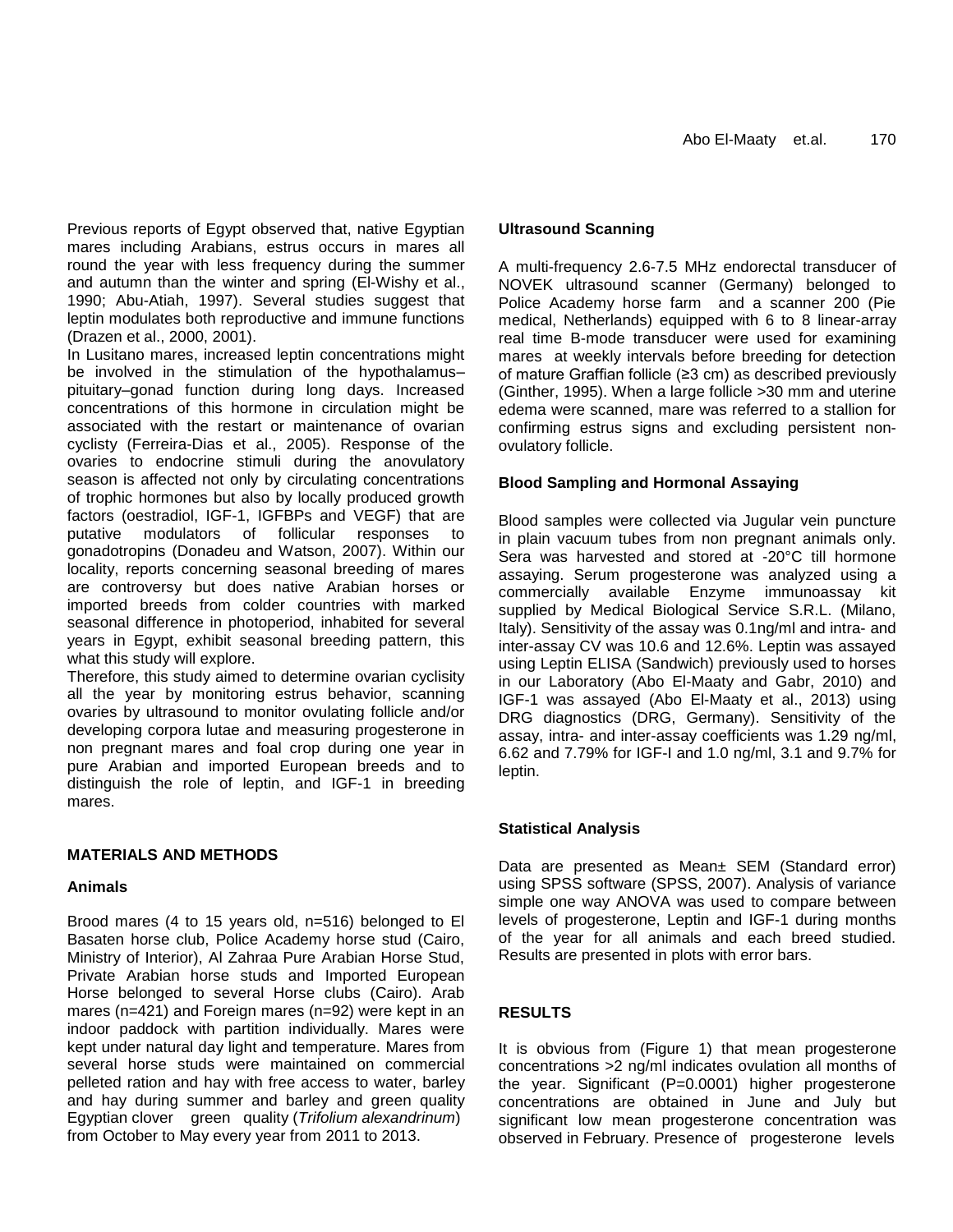

**Figure 1.** Mean progesterone concentrations during different months of the year. Different letters a, b, c and d indicates significance at P<0.05.

<1ng accompanied large perovulatory follicle were also noted all the year round (Figure 2). From the foaling records of one breeding season of one farm, births commences from December to June indicating ovulations from November to July of the previous breeding season (Table 1). Mean progesterone levels ≥1.5ng/mL are obtained in both native Arabians and imported breeds of mares during all months of the year (Figure 3), indicating no intensity in estrous whatever the season of the year and breeding a mare is her breeder decision not her seasonality in breeding. In native Arabian mares, significant (P=0.0001) lowest mean progesterone levels are observed in May but  $P_4$  levels are significantly highest from June to November. Also, imported mares have significant (P=0.002) low mean progesterone levels during October and from February to March but significant high levels are observed in July. Significantly (P=0.0001) low mean leptin hormone concentrations are observed during July and September and significantly high mean level was observed during March (Figure 4). Significant high leptin levels are observed from January to June and from October to December. Low leptin concentrations are observed in both Arab and foreign mares from June to November (Figure 5) while significant high leptin levels are observed in Arab mares from December to April and in foreign breeds of mares from January to May (Figure 5). Insulin like growth Factor-I (IGF-1) levels are significantly (P=0.0001) low during June and July (Figure 6 and 7) compared to the other months of the year. The same significant (P=0.0001) decrease of IGF-1 concentrations was also observed during June and July in both breeds studied (Figure 7).

#### **DISCUSSION**

Outcomes of breeding mares and hormones related to ovulation (progesterone), body condition (leptin) and metabolic status (IGF-1) all indicated absence of seasonal breeding in mares of our latitude. Previous studies on mares proved breeding and foal crop during winter (Abo El-Maaty and Gabr, 2010) and estrous and ovulation was also studied and recorded during summer (Abo El-Maaty and El-Shahat, 2012). Although our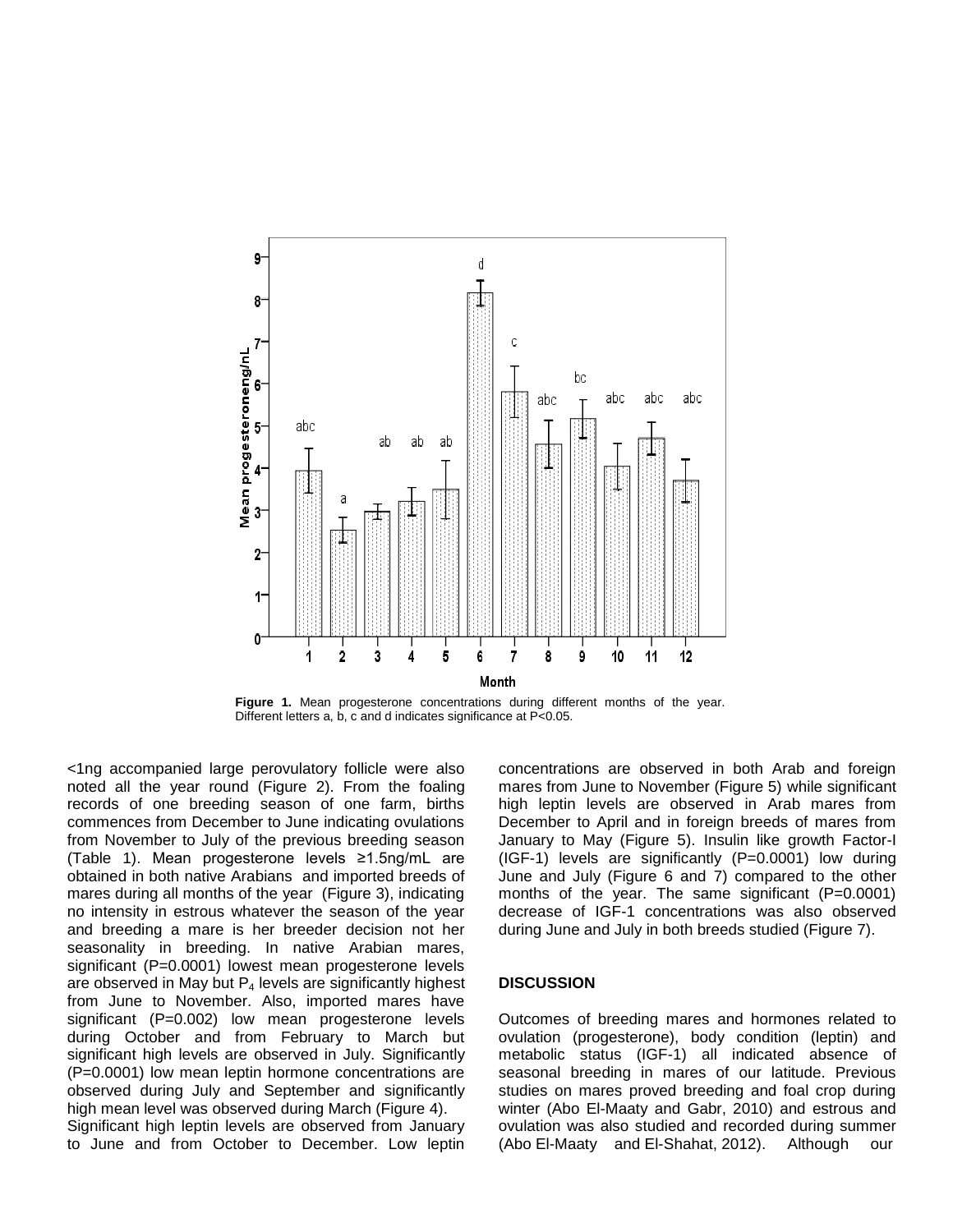

**Figure 2.** Progesterone (ng/mL) levels of individual mares during different months of the year.

|  |  |                                                  |  |  |  | Table 1. Number of mares exhibiting foal heat, number of covers, average inseminations, pregnancy rate, from |  |  |
|--|--|--------------------------------------------------|--|--|--|--------------------------------------------------------------------------------------------------------------|--|--|
|  |  | December to the next May in one breeding season. |  |  |  |                                                                                                              |  |  |

| Month    | <b>Foaling</b><br>mares | Total<br>covers | <b>Covers</b><br>/mare | <b>Estrous</b><br>days | <b>Estrous</b><br>phase | <b>Foal heat Pregnancy</b><br>rate |
|----------|-------------------------|-----------------|------------------------|------------------------|-------------------------|------------------------------------|
| December | 50                      | 103             | 2.06                   | 250                    | 5.2                     | 30                                 |
| January  | 27                      | 75              | 2.78                   | 164                    | 5.8                     | 15                                 |
| Feb      | 32                      | 85              | 2.66                   | 190                    | 5.9                     | 20                                 |
| Mar      | 46                      | 78              | 1.69                   | 245                    | 5.3                     | 26                                 |
| April    | 32                      | 72              | 2.25                   | 172                    | 5.3                     | 19                                 |
| May      | 35                      | 86              | 2.46                   | 197                    | 5.6                     | 15                                 |
| June     | 23                      | 55              | 2.39                   | 142                    | 6.1                     | 14                                 |
| Total    | 245                     | 554             | 16.29                  | 1360                   | 39.2                    | 139                                |
| Mean     | 35±3.69                 | 79.14±5.56      | $2.33+0.14$            | 194.3±15.3             | $5.6 \pm 0.13$          | $19.86 \pm 2.30$                   |

country belongs to the north hemisphere, but it seems that the photoperiod has no effect on breeding mares of our latitude and its effect appear where there is a wide difference in photoperiod between seasons of the year as countries away from the equator became colder and has no effect as countries near the equator and became warmer. In such colder countries away from the equator, the horse is a seasonal polyestrous species with onset of the breeding season occurring in spring and is associated with increase in daylight, temperature and availability of food. Breeding season occurs from April to September in the Northern Hemisphere (Hughes et al., 1975). Other studies reported that the onset and termination of the breeding season closely coincide with onset and termination of the pasture season (Ginther, 1974). In horses and other species, seasonal reproductive inactivity may be the result of a direct reactive inhibition induced by signals such as short day length, adverse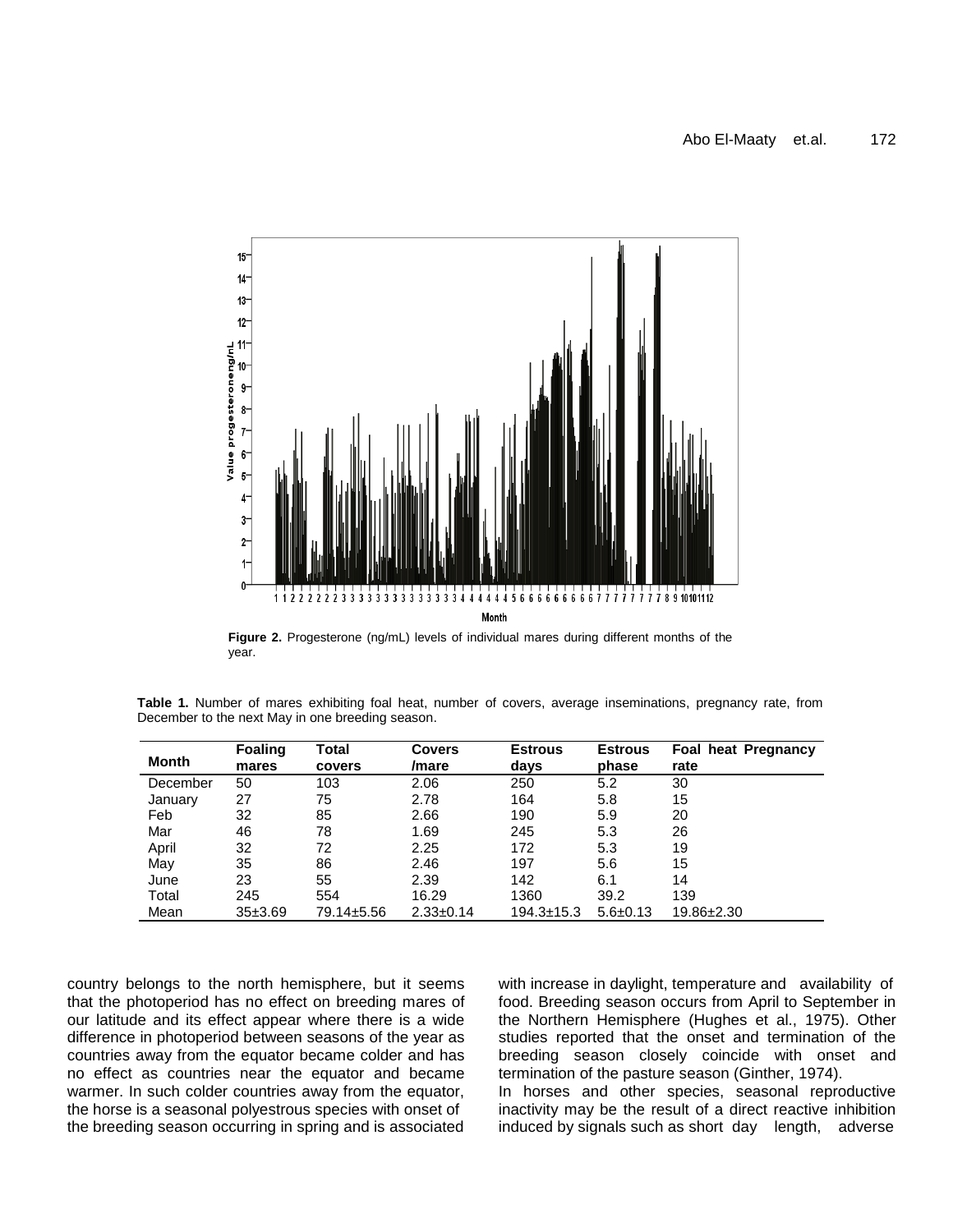

**Figure 3.** Mean progesterone concentrations during months of the year in native Arab and Foreign imported mares. The letters a, b and c indicates significance of Arab mares and the letters x and y of Foreign mares.



**Figure 4.** Mean levels of leptin hormone in mares (ng/mL) during different months of the year. Different letters a, b, c and d indicates significance at P<0.05.

climate, poor nutrition (Nagy et al., 2000). Recent studies also confirmed this present findings, the mare is seasonally polyestrus, having an a non-ovulatory period during the short light days of late fall and early winter, and beginning to ovulate as the days become

longer during the winter (Crowell-Davis, 2007). In mares with distinct anestrum season, short day length was associated with a decrease in gonadotropin secretion and consequently a decrease in ovarian activity and the absence of cyclic activity was referred to a lack of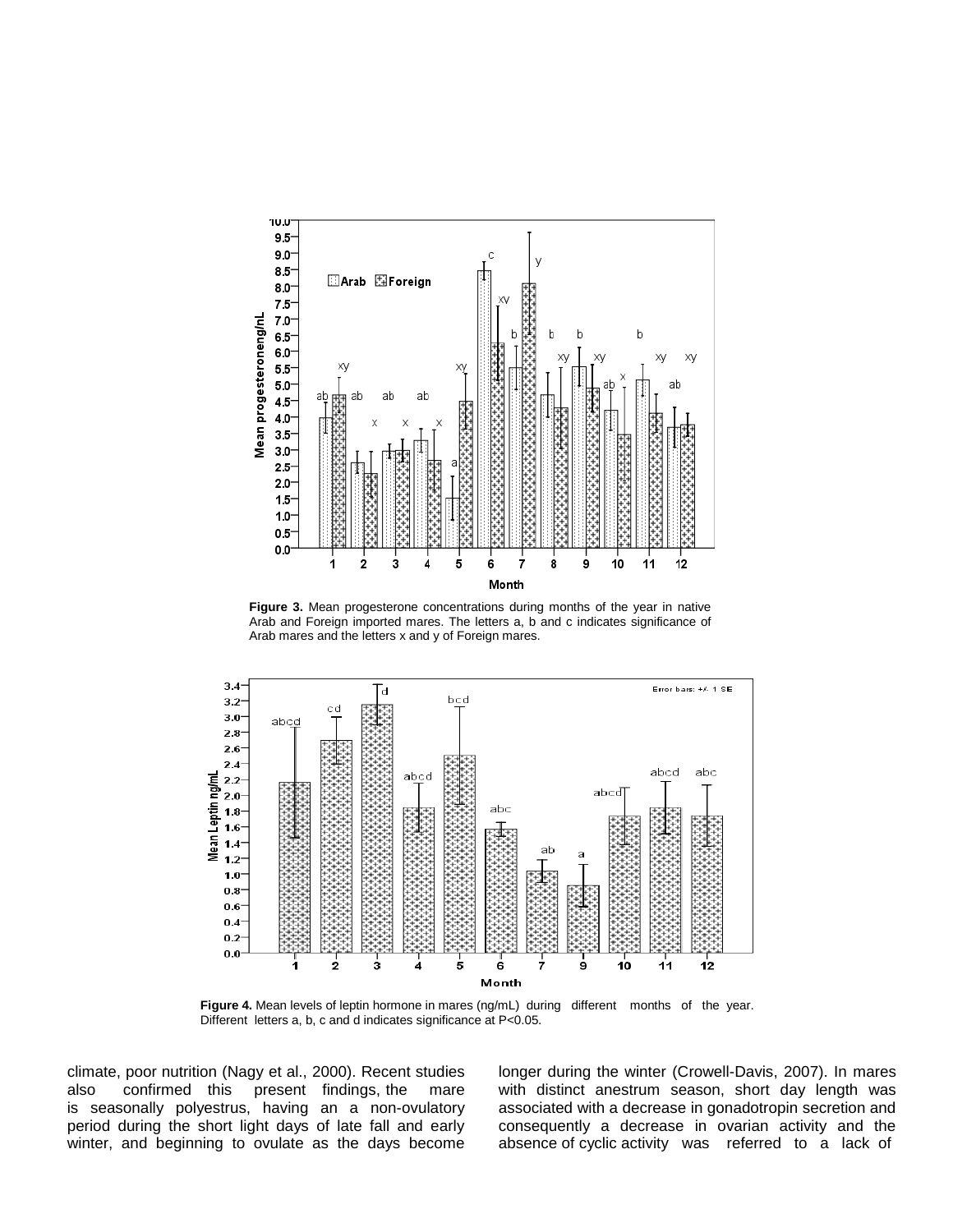

**Figure 5.** Mean leptin levels in Arab and Foreign imported mares during different months of the year. Letters a, b and c indicates significance of Arab mares and x, y and z of foreign mares.

positive signals for example, long day length, favorable climatic and nutritional conditions, the presence of a stallion, that stimulate GnRH and gonadotropin secretion during the breeding season. Seasonal changes in luteolytic function are caused by an alteration in the signal for PGF2 release (King et al., 2010). Contrary to the previous reports, horses of south Mediterranean are polyestrous animals that cycle all the year round. Although, most Arab countries belong to Northern Hemisphere, the seasonal difference of day light is not as obvious as North Mediterranean countries. Results of progesterone and foaling records confirmed that Arab mares cycle all the year round but breeding them coincide with onset and termination of the good quality green clover which extends from October to May. Even more, imported horses- from colder countries with marked seasonal difference in day length, attain the similar pattern of breeding and ovulate all the year similar to Arab horses. As well as, Crowell-Davis (2007) referred the presence of mares exhibiting estrous behavior periodically during a non-ovulatory period to the release of estrogenic steroids secreted by the adrenal cortex.

In the southern hemisphere, artificial lighting beginning in the first month of the summer was effective to maintain cyclicity of treated mares (Albrecht de David et al., 2011). Progesterone levels obtained during all months of the year in mares of this study confirmed absence of seasonal breeding. In seasonal breeding mares, progesterone is required to produce arachidonic acid, a precursor to PGF2α (Silvia et al., 1991). Low or absent P<sup>4</sup> concentrations resulted in compromised PGF2α response (Edgerton et al., 2000). The decrease in  $P_4$  associated with the autumn transition might provide conditions for decreased PGF2 synthesis. However, the same decrease in  $P_4$  concentrations was observed in normallength estrous cycles where luteolysis occurred, and in spontaneously prolonged corpus luteum syndrome estrous cycles in which luteolysis failed. Moreover, this  $P_4$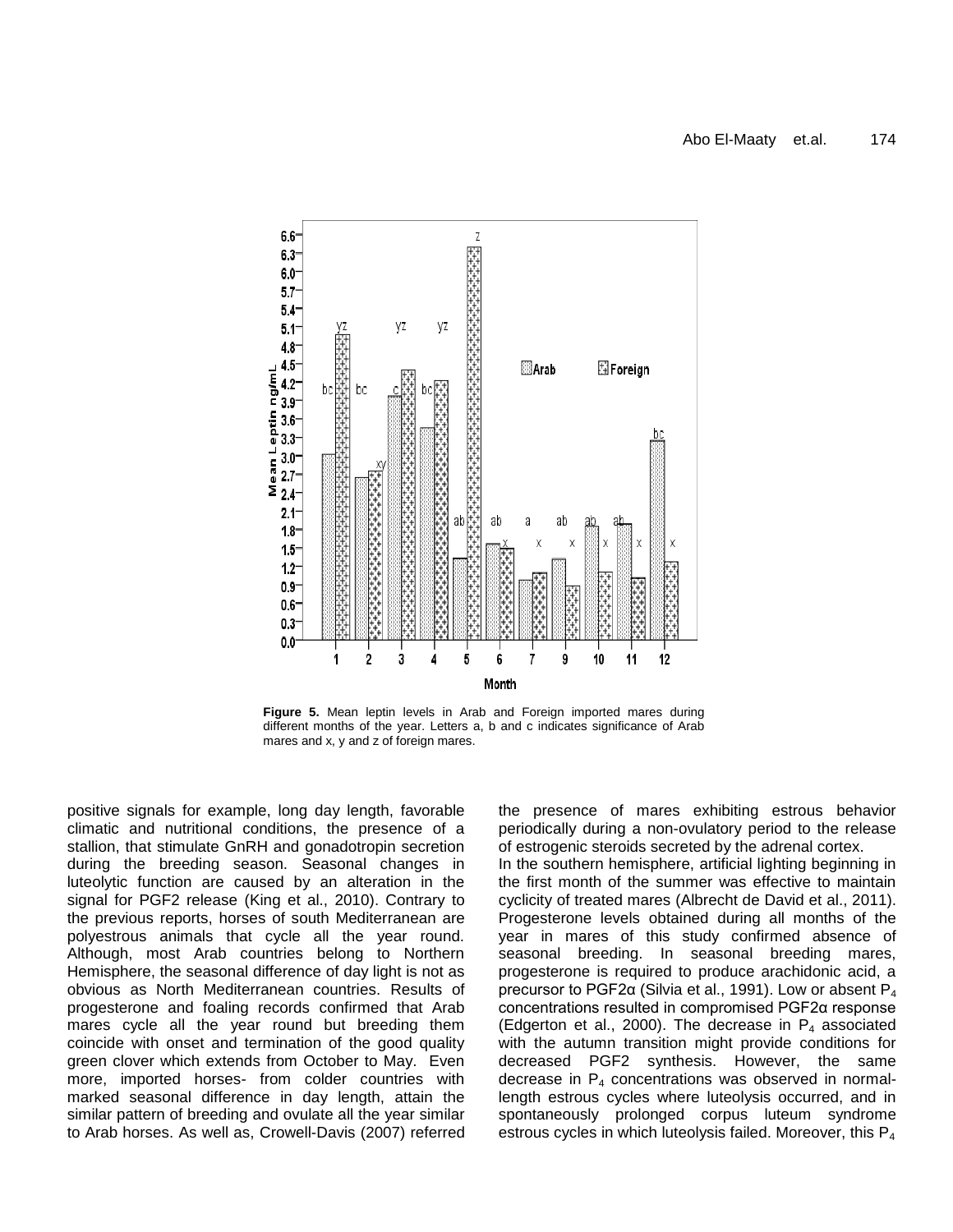

**Figure 6.** Mean levels Insulin like growth factor-I (ng/mL) during different months of the year. Different letters a, b and c indicates significance at P<0.05.

decline occurred in mares during a transition into the acyclic state as well as in mares that sustained estrous cycles throughout the winter. This suggests that declining  $P_4$  concentrations do not directly provoke the spontaneously prolonged corpus luteum syndrome. However, in a recent study in which a dopamine antagonist was administered to mares during the time of the autumn transition, the seasonal decline in  $P_4$ concentrations were prevented and the incidence of spontaneously prolonged corpus luteum syndrome did not increase during the autumn (King et al., 2008). Since no seasonality was not documented in mares of this study, so it seems that leptin plays no role and the decreased leptin levels during September and its increase during March, April and May in mares of this study may refer to the increased summer environmental temperature that decreases appetite of Arabian and imported horses which adversely affect body weight and body condition due to the mobilization of fat depot of the animals. In agreement to this current results, leptin levels increase according to body condition (Gentry et al., 2002). As well as, Cartmill et al. (2003) reported the presence of hyperleptinemic mares. As well as, concentrations of leptin generally vary directly with percent body fat (Chilliard et al., 2000; Prolo et al., 1998). In the horse, leptin concentrations were not only related to body condition but also to age, gender, and season (Cartmill, 2004; Fitzgerald and McManus, 2000; Gentry et al., 2002).

In seasonal breeding mares, increased concentrations of this hormone in circulation might be associated with the restart or maintenance of ovarian cyclicity in Lusitano mares (Ferreira-Dias et al., 2005). The hormone influencing cyclicity, leptin, is secreted from adipocytes and may serve as a signal from fat cells to the brain that reflects the adequacy of fat stores for reproduction (Cavinder et al., 2007). Mares having low levels of leptin became anestrus from November to April compared to those had continuous estrus. Mares had high leptin during follicular phase compared to luteal phase (Ferreira-Dias et al., 2005). Mares with high body condition continue to cycle during the winter and the presence of either large follicles or corpora lutae were not associated with high or low leptin concentrations (Fitzgerald et al., 2002; Gentry et al., 2002). Therefore, the follicular activity observed for mares with high body condition was likely due to the high body condition itself and not due to the elevated leptin concentrations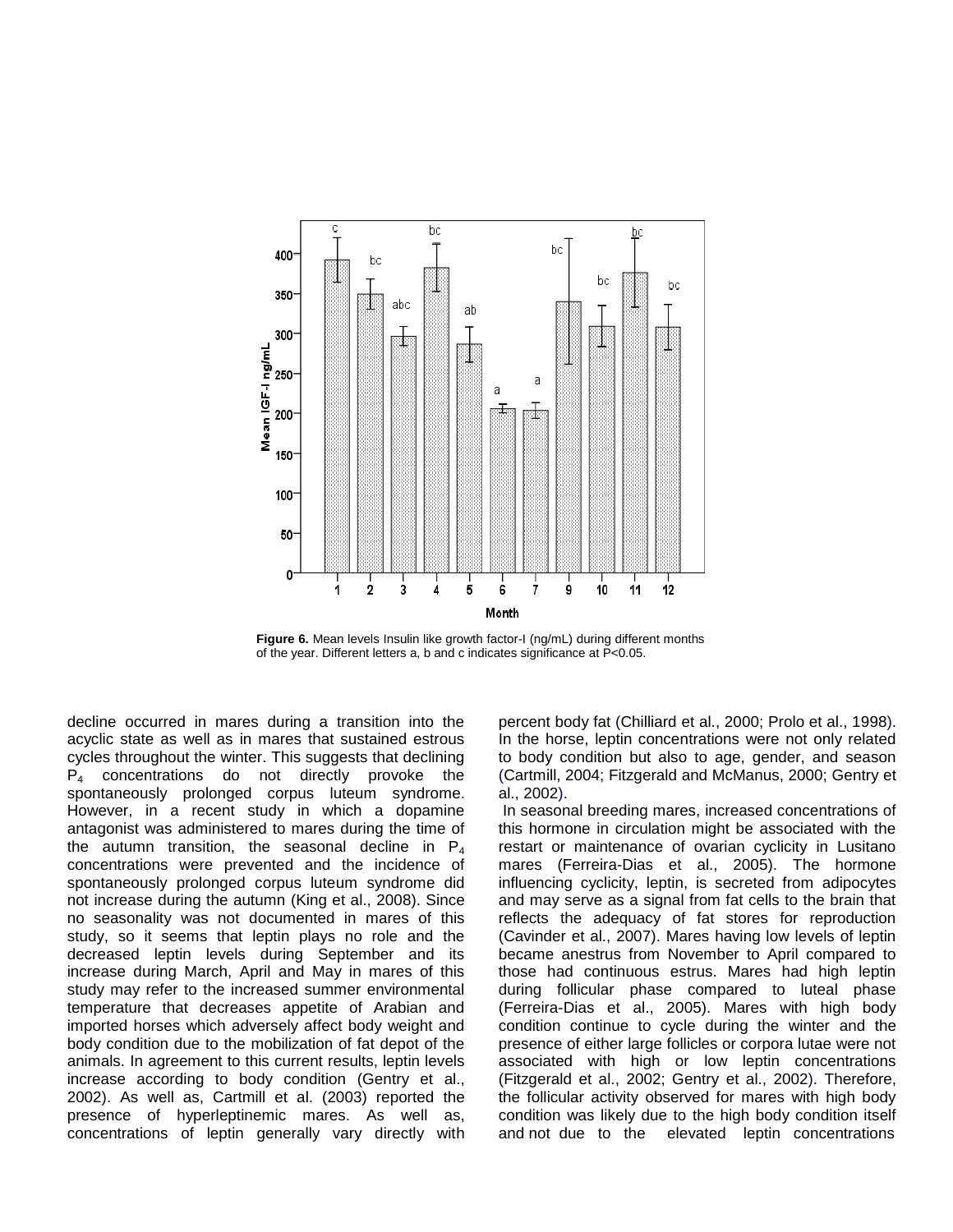

**Figure 7.** Mean levels Insulin like growth factor-I (ng/mL) during different months of the year. Different letters a, b and c of Arab mares and x, y and z of foreign mares indicates significance at P<0.05.

exhibited by some of those mares (Gentry et al., 2002). The presence of persistently high leptin concentrations was reported in about 35% of mares with high body condition, but not all mares of high body condition (Waller et al., 2006). Perturbations in leptin and insulin secretion observed in some high BCS mares are not associated with alterations in ovarian activity or the estrous cycle during winter and into the period of vernal transition (Waller et al., 2006).

# **Serum IGF- I**

The decrease of IGF-1 levels during June and July in mares of this study, whatever their breed, may refer to the switching of the animals from good quality clover to another one with low quality with the exposing mares to heat stress decreasing their appetite so animals may transiently lose their body condition (Abo El-Maaty, 2011). Serum IGF-1 concentrations remained elevated for the mares in the fat-conditioned group (Cavinder et al., 2007). In agreement with the present results, circulating concentrations of IGF-I in transitional and cyclic mares, suggested that the somatotrophic axis is not involved in transition from anovulatory to ovulatory cycles (Watson et al., 2004). The role of growth factors may be significant with the ovary and the follicles, growth factors, in particular the insulin-like growth factor (IGF) system, are thought to play a key role in ovarian follicular growth and atresia (Armstrong et al., 2000). The IGFs have a variety of effects on follicular and luteal cells, including stimulation of steroidogenesis, via increased availability of steroid precursors and up regulation of steroidogenic enzyme expression and activity.

Follicular concentrations of IGF-I increase in large equine follicles (Bridges et al., 2002), whereas IGF-II concentrations are not different among different sizes of follicle. It has been suggested that intrafollicular IGF-I may be involved in selection of dominant follicles in mares (Donadeu and Ginther, 2002; Ginther et al., 2002). In mares fed with a low energy diet or protein during the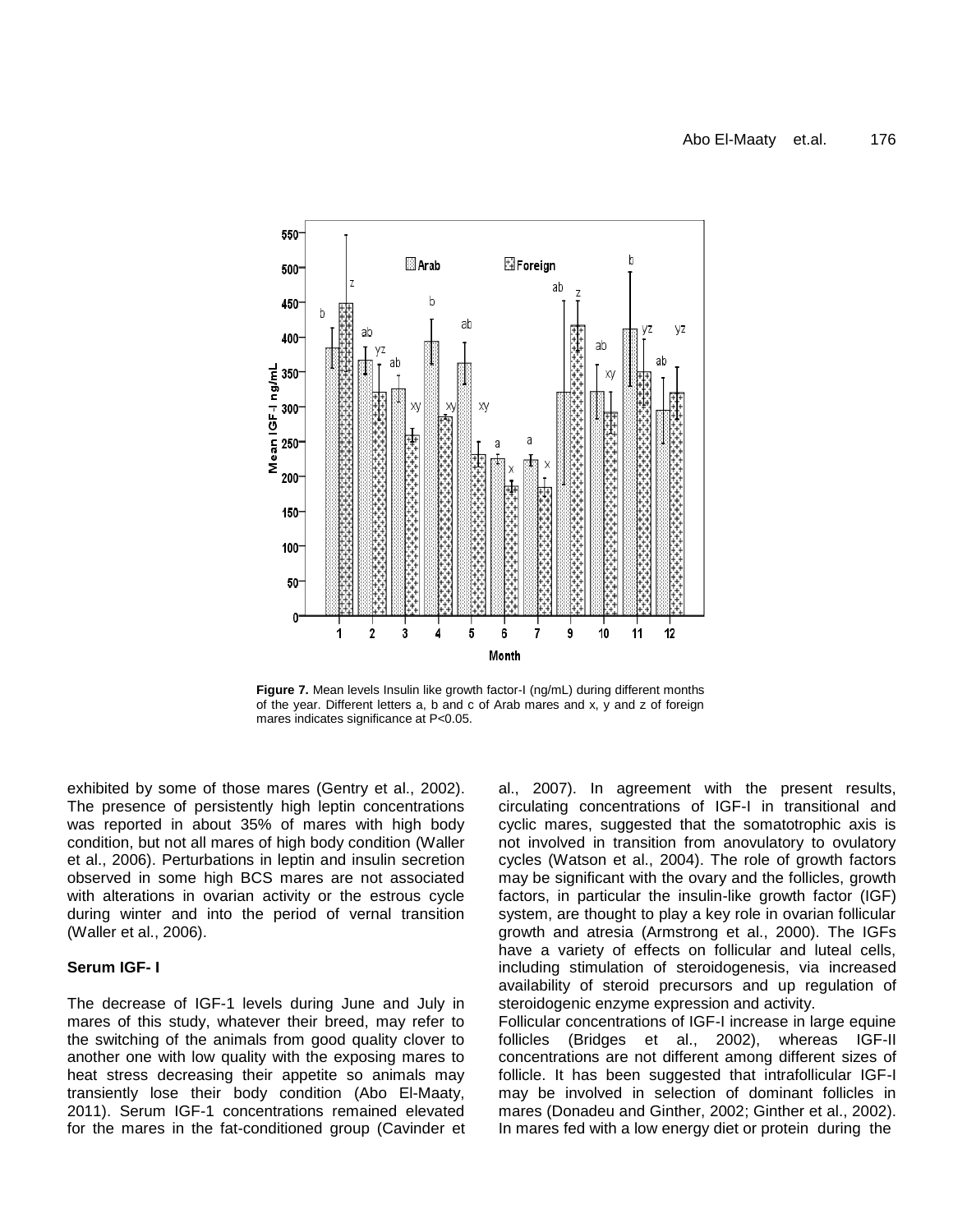winter, Sticker et al. (1995) observed diminished IGF-1 secretion, an important factor for follicular development. In mares, IGF-1 and its receptors increase specifically in the dominant follicle before divergence (Doyle et al., 2008), making it possible to attribute a special role to IGF-1 in the selection and subsequent development of ovulatory follicles (Ginther et al., 2004).

#### **CONCLUSION**

Breeding mares depends on the Latitudes they inhabit. Leptin and Insulin like growth factor-I have no role in breeding mares and their fluctuations depends on nutrient intake and body condition. Latitudes nearer to the equator had no great difference in photoperiod during different seasons of the year and so no effect of photoperiod on breeding mares was noticed. Breeding a mare in our Latitudes is a breeder decision.

#### **ACKNOWLEDGEMENTS**

The authors wish to thank the staff officer Veterinarians of El Basatten Horsley and Police Academy and Veterinarians of Al-Zahraa Arab horse stud for allowing blood sampling and ultrasound examination.

#### **REFERENCES**

- Abo El-Maaty, AM (2011). Stress and its relation to reproduction in horses. Vet. Sci. Develop.,1e1354-57 doi104081/vsd2011e13.
- Abo El-Maaty AM, Gabr FI, 2010. Relation between leptin and estradiol levels in Egyptian lactating Arab mares during foaling heat. Anim. Reprod. Sci.117: 95-98.
- Abo El-Maaty AM, El-Shahat KH (2012). Hormonal and biochemical serum assay in relation to the estrous cycle and follicular growth in Arabian mare. Asian Pacific J. Reprod.,. 1: 105-110.
- Abo El-Maaty AM, Shata FYH, Gabr FI, Mahmoud MB-E (2013). Leptin, Insulin Like growth factor-I, Nitric oxide, thyroid and ovarian hormones in serum of early pregnant and cyclic Arab mares with or without clinical endometritis. Int.Sci. Investigation J. 2: 1-25.
- Abu-Atiah EF (1997). Effect of season and climate on the reproductive cycle in mares MVSc Thesis, Fac. Vet. Med, Zag Univ, Benha, Egypt.
- Albrecht de David FF, Bisol JFW, Evangelista RM, Bustamante-Filho IC, Wolf CA, Gregory RM, Jobim MIM, Mattos RC (2011). Artificial photoperiod it's influence on mare's autumn transition period and seasonal anestrus. Pferdeheilkunde, 27: 277-280.
- Armstrong DG, Gutierrez CG, Baxter G, Glazyrin AL, Mann GE, Woad KJ, Hogg CO, Webb R (2000) . Expression of mRNA encoding IGF-I, IGF-II and type 1 IGF receptor in bovine ovarian follicles. J. Endocrinol. 165: 101-113.
- Arthur GH, Noakes DE, Pearson H (1989). Veterinary Reproduction and obstetrics Bailliere Tendall, London, ELBS, 6<sup>th</sup> Ed.
- Bridges TS, Davidson TR, Chamberlain CS, Geisert RD, Spicer LJ

#### (2002).

- Changes in follicular fluid steroids, insulin-like growth factors IGF and IGF-binding protein concentration, and proteolytic activity during equine follicular development. J. Anim. Sci. 80: 179-190.
- Cartmill JA (2004). Leptin in horses influences of body condition, gender, insulin insensitivity, feeding, and dexamethasone. PhD Dissertation, Louisiana State University, Baton Rouge.
- Cartmill JA, Thompson Jr DL, Storer WA, Gentry LR, Huff NK (2003). Endocrine responses in mares and geldings with high body condition scores grouped by high versus low resting leptin concentrations. J. Anim. Sci. 81:2311-2321.
- Cavinder CA, Vogelsang MM, Gibbs PG, Forrest DW, Schmitz DG (2007). Endocrine Profile Comparisons o f Fat Versus Moderately Conditioned Mares Following Parturition. J. Equine Vet. Sci. 27: 72- 79.
- Chilliard Y, Ferlay A, Faulconnier Y, Bonnet M, Rouel J, Bocquier F (2000). Adipose tissue metabolism and its role in adaptations to undernutrition in ruminants. Proc Nutr Soc 59: 127–134.
- Colquhoun, K.M., P.D. Eckersall, J.P. Penton and T.A. Douglas, 1987. Control of breeding in the mare. Equine Vet. J. 192:138-142.
- Crowell-Davis SL (2007). Sexual Behavior of mares. Hormones and Behavior 52: 12-17.
- Daels PF, Hughes JP (1993). The normal estrous cycle In A O McKinnon and J L Voss eds Equine reproduction; Lea & Febiger, Philadelphia, London. p.121-132.
- Donadeu FX, Ginther OJ (2002). Changes in concentrations of follicular fluid factors during follicle selection in mares. Biol. Reprod. 66: 1111- 1118.
- Donadeu FX, Watson ED (2007). Seasonal changes in ovarian activity. Anim. Reprod. Sci. 100: 225-242.
- Doyle IK, Hogg CO, Watson WD, Donadeu FX (2008). Seasonal effects on the response of ovarian follicles to IGF1 in mares. Reprod. 136: 589-598.
- Drazen, D.L., G.E. Demas and R.J. Nelson, 2001. Leptin effects on immune function and energy balance are photoperiod dependent in siberian hamsters Phodopus sungorus. Endocrinol. 142:2768-2775.
- Drazen DL, Kriegsfeld LJ, Schneider JE, Nelson RJ (2000). Leptin, but not immune function, is linked to reproductive responsiveness to photoperiod. Am. J. Physiol. Regul. Integr. Comp. Physiol. 278:R1401-1407.
- Edgerton LA, Kaminski MA, Silvia WJ (2000). Effects of progesterone and estradiol on uterine secretion of prostaglandin F2 alpha in response to oxytocin in ovariectomized sows. Biol. Reprod. 62:365- 369.
- El-Wishy AB, El-Sayed MA, Seida AA, Ghoneim IM, Serur BH (1990). Some aspects of reproductive performance in Arabian mares in Egypt. Reprod. Dom. Anim. 25: 227-234.
- Ferreira-Dias G, Claudino F, Carvalho H, Agrıcola R, Alpoim-Moreira J, Silva RJ (2005). Seasonal reproduction in the mare possible role of plasma leptin, body weight and immune status. Dom. Anim. Endocrinol. 29: 203-213.
- Fitzgerald BP, McManus CJ (2000). Photoperiodic versus metabolic signals as determinants of seasonal anestrus in the mare. Biol. Reprod. 63: 335-340.
- Fitzgerald BP, Reedy SE, Sessions DR, Powell DM, McManus CJ (2002). Potential signals mediating the maintenance of reproductive activity during the non breeding season of the mare. Reprod. 59 Suppl.1: 15-29.
- Gentry LR, Thompson Jr DL, Gentry Jr GT, Davis KA, Godke RA, Cartmill JA (2002). The relationship between body condition, leptin, and reproductive and hormonal characteristics o f mares during the seasonal anovulatory period. J. Anim. Sci. 80: 695-703.
- Ginther OJ (1974). Occurrence of anestrus, estrus, diestrus, and ovulation over a 12-month period in mares. Am. J. Vet. Res. 35:1173- 1179.